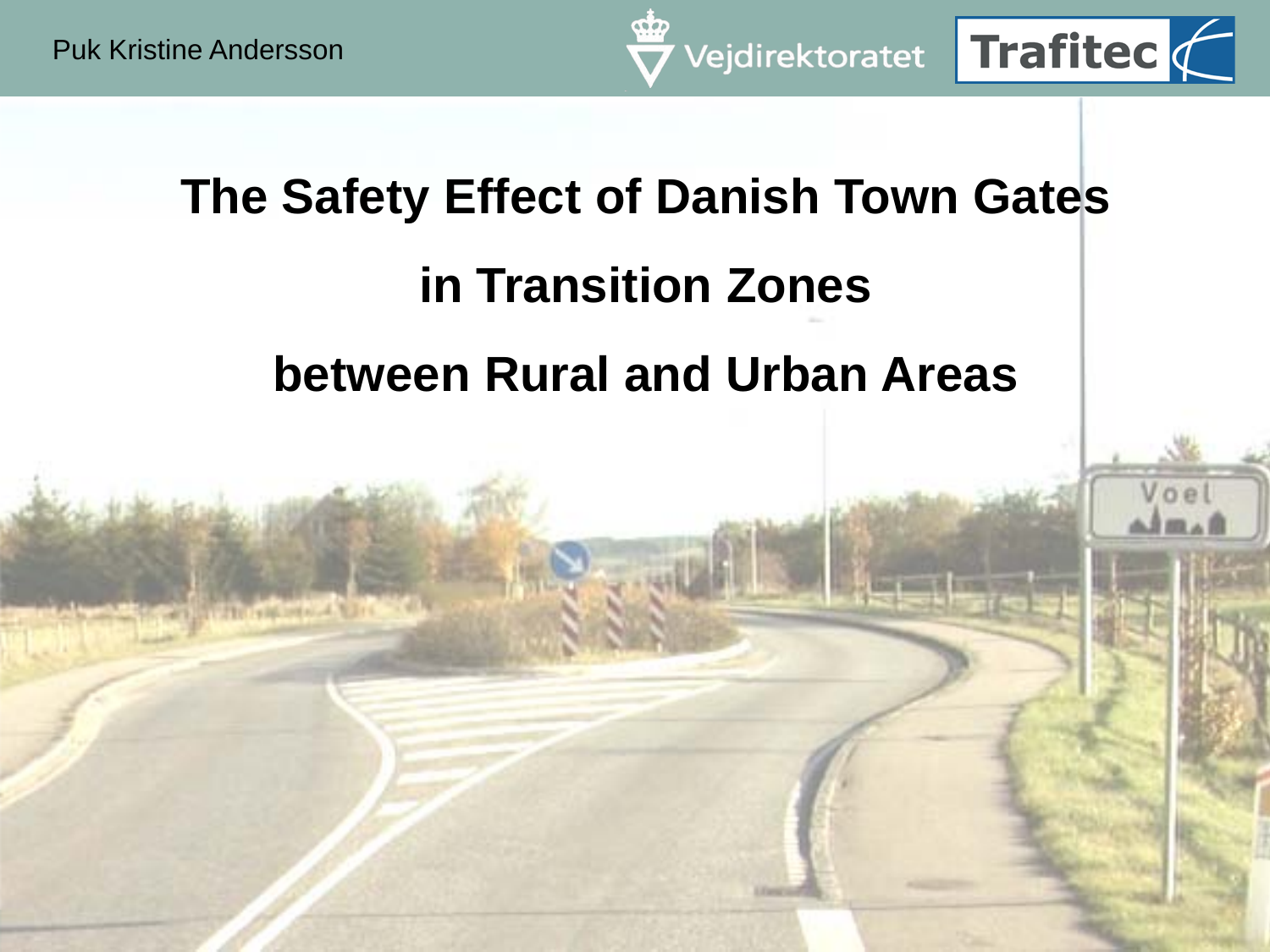

- Reduction of speed when entering the urban zone
- Town gate: Urban zone sign (E55) combined with physical and/or visual measure
- Some town gate designs gave rise to concern ->
- Analysis of accidents at existing Danish town gates

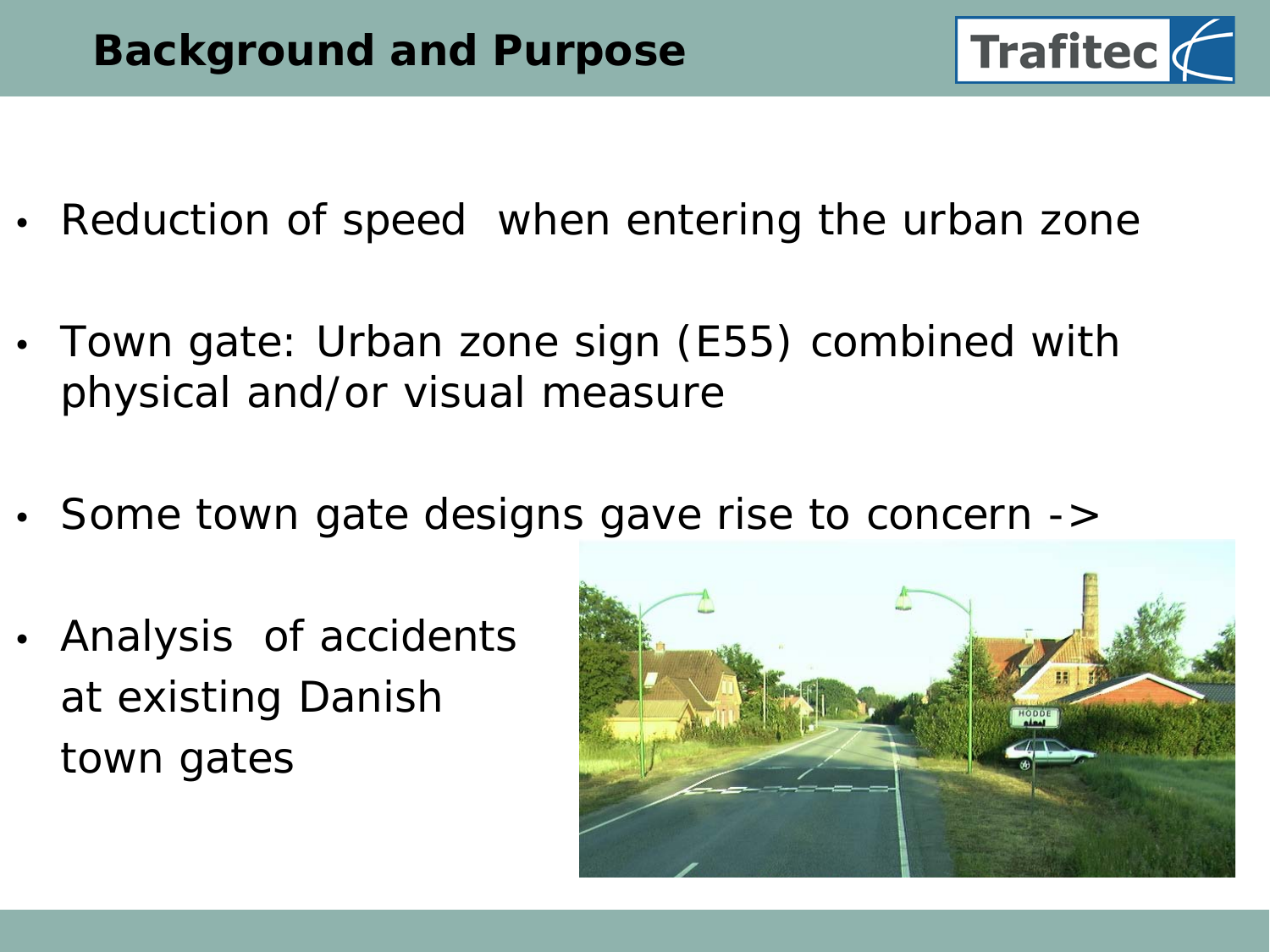## **Method**

- 
- 251 town gates spread over the country
- 151 towns
- Established in the period 1988-2002



**Trafitec** 

- Police recorded accidents 3-5 years before and after construction
- Before-After effect corrected by use of a control group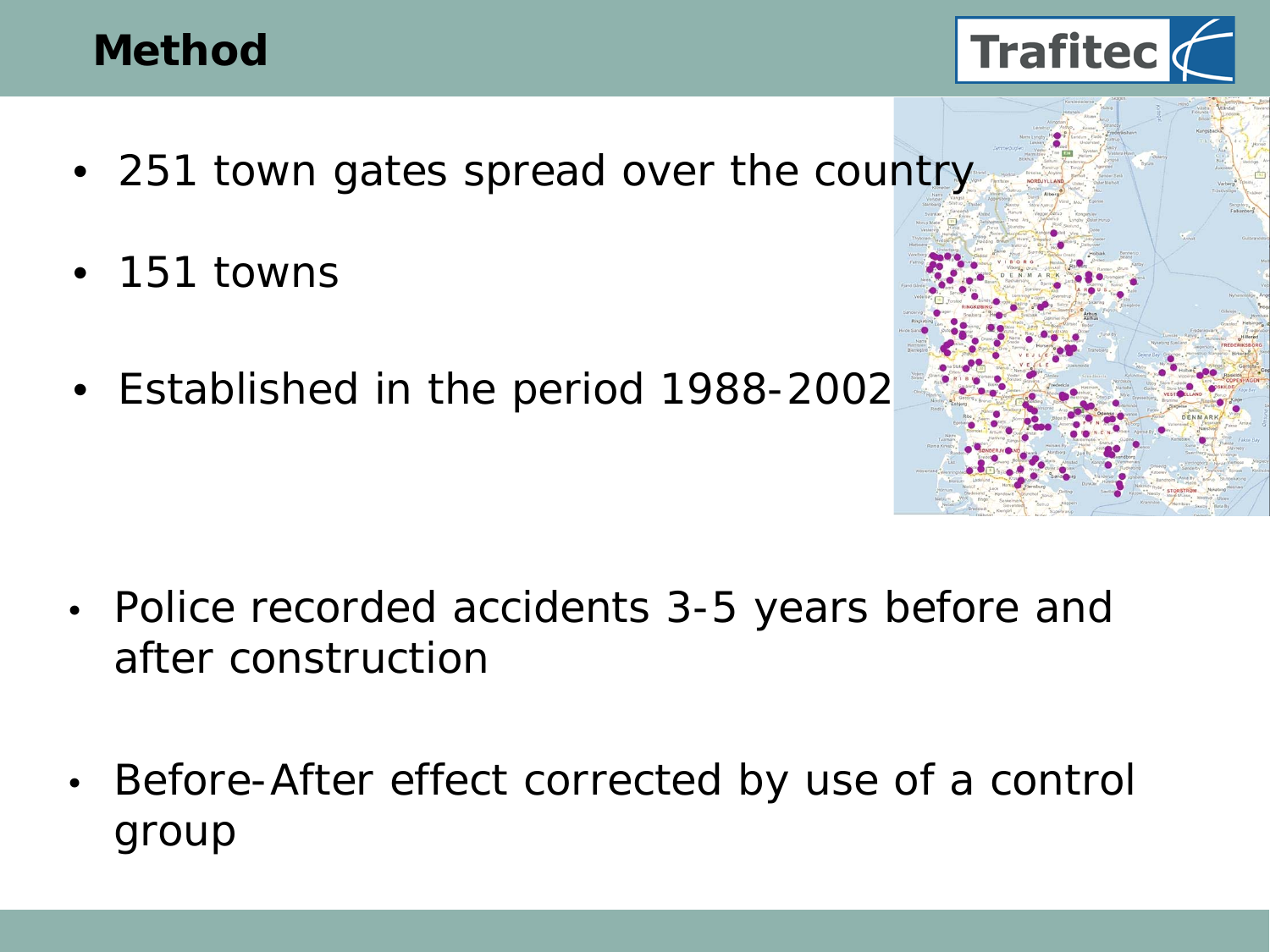## **Method**





#### Short physical extent E55 (urban zone sign) placed on a special post

Longer physical extent E55 (urban zone sign) and traffic island/staggering

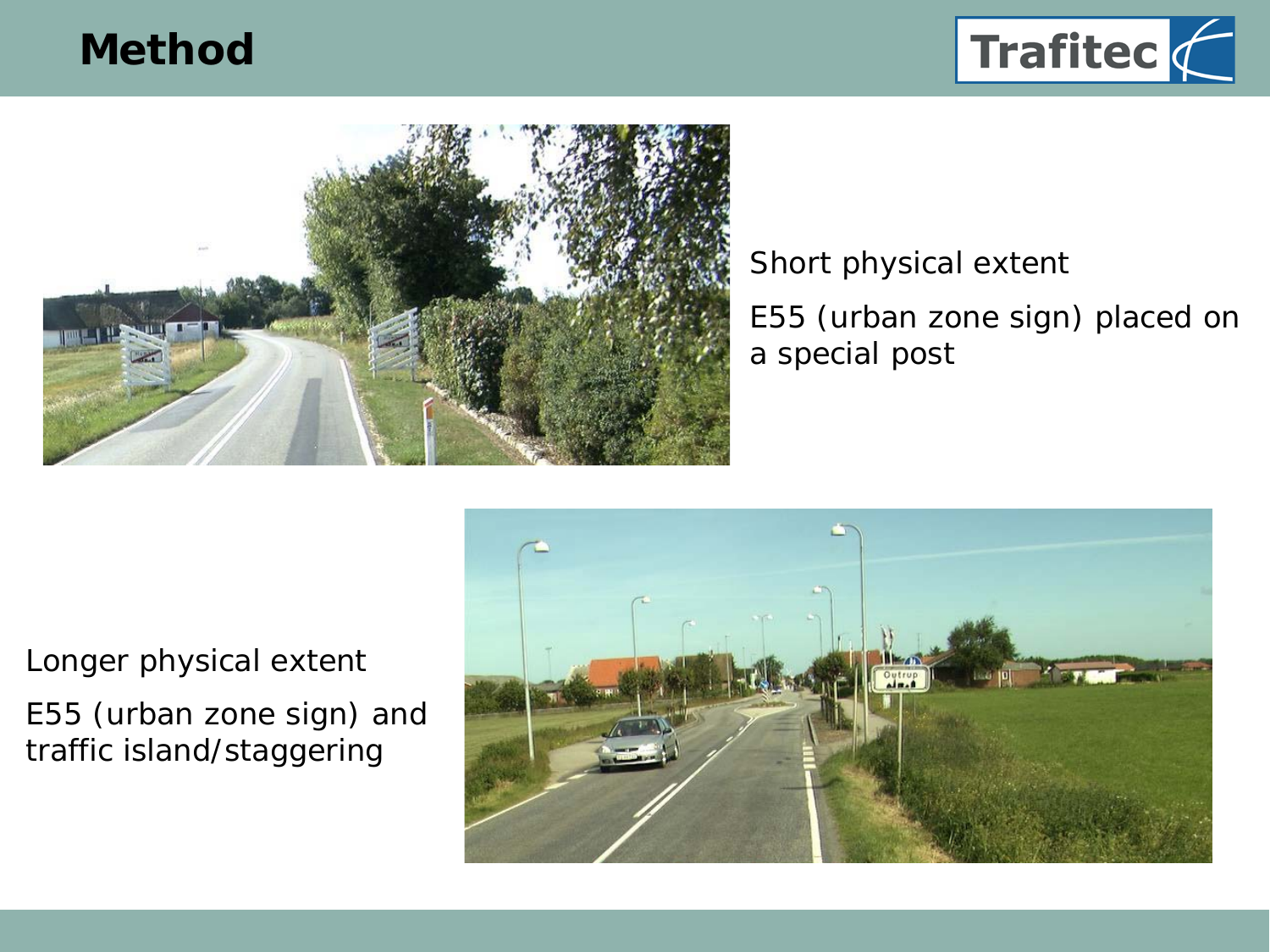

Analysis road section of the town gate:

400 metre in total - 200 metre on each side of the urban zone sign location



**Byportens analysestrækning (400 m) Analysis section of the town gate (400 m)**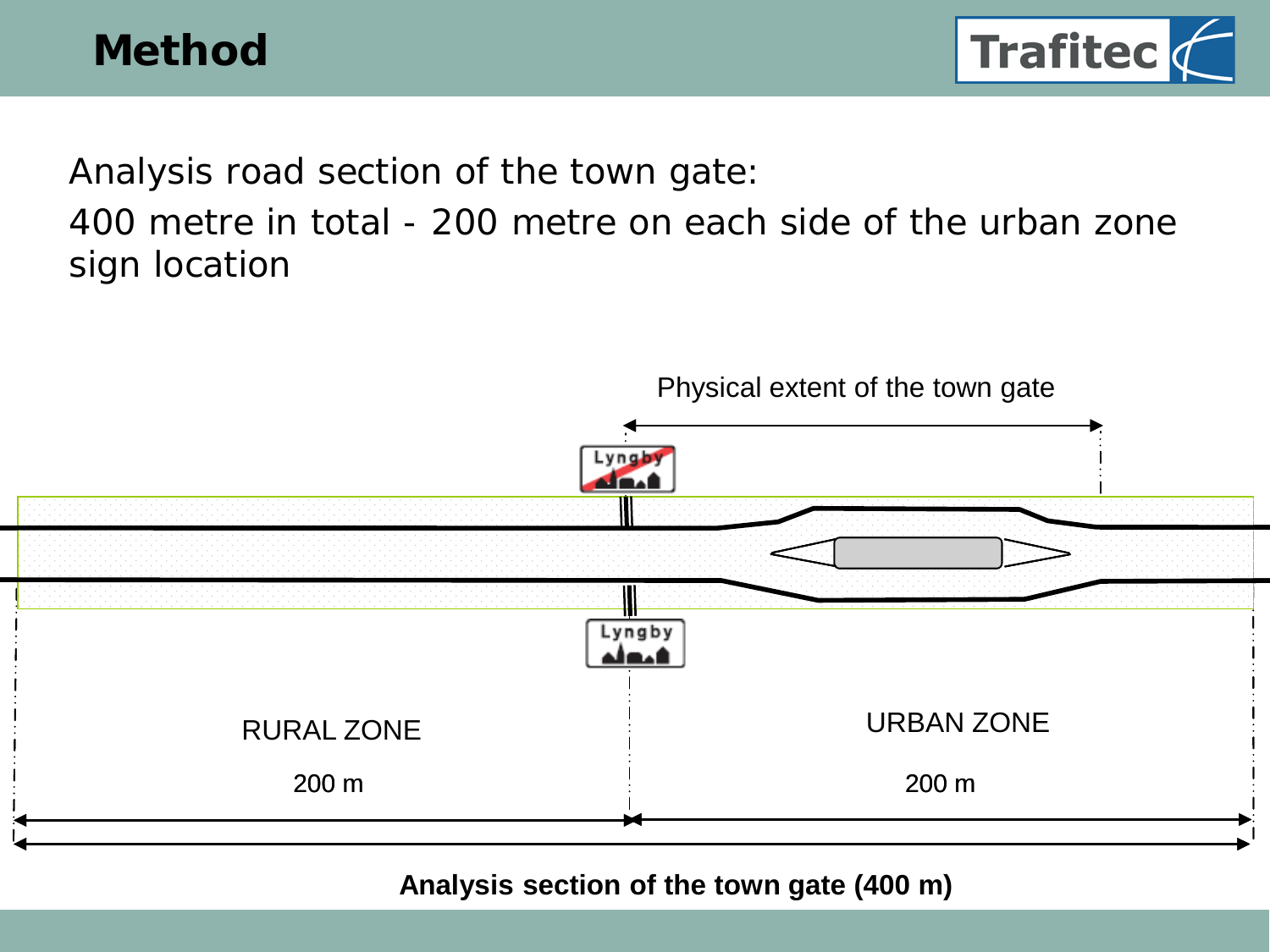

Three main categories of town gates:

- Physical measures only (102 town gates)
- Visual measures only (40 town gates)
- Physical/visual measures in combination (109 town gates)

| <b>Town Gate Measures</b>      |                               |                                      |  |  |  |  |  |
|--------------------------------|-------------------------------|--------------------------------------|--|--|--|--|--|
| <b>Physical measures</b>       | <b>Visual measures</b>        | <b>Other measures</b>                |  |  |  |  |  |
| Traffic island and staggering  | E55 placed on a special post  | <b>E55 placed on a ordinary post</b> |  |  |  |  |  |
| Traffic island (no staggering) | Special illumination          | <b>Facilities for cyclists</b>       |  |  |  |  |  |
| Hump                           | Change in road surface colour | Surfaced edge strips                 |  |  |  |  |  |
| Narrowing                      | Planting                      | <b>Prewarning (sign)</b>             |  |  |  |  |  |
| Roundabout                     | Speed indicator               | Street lightning (yes, partly, none) |  |  |  |  |  |
| Change in road surface         |                               |                                      |  |  |  |  |  |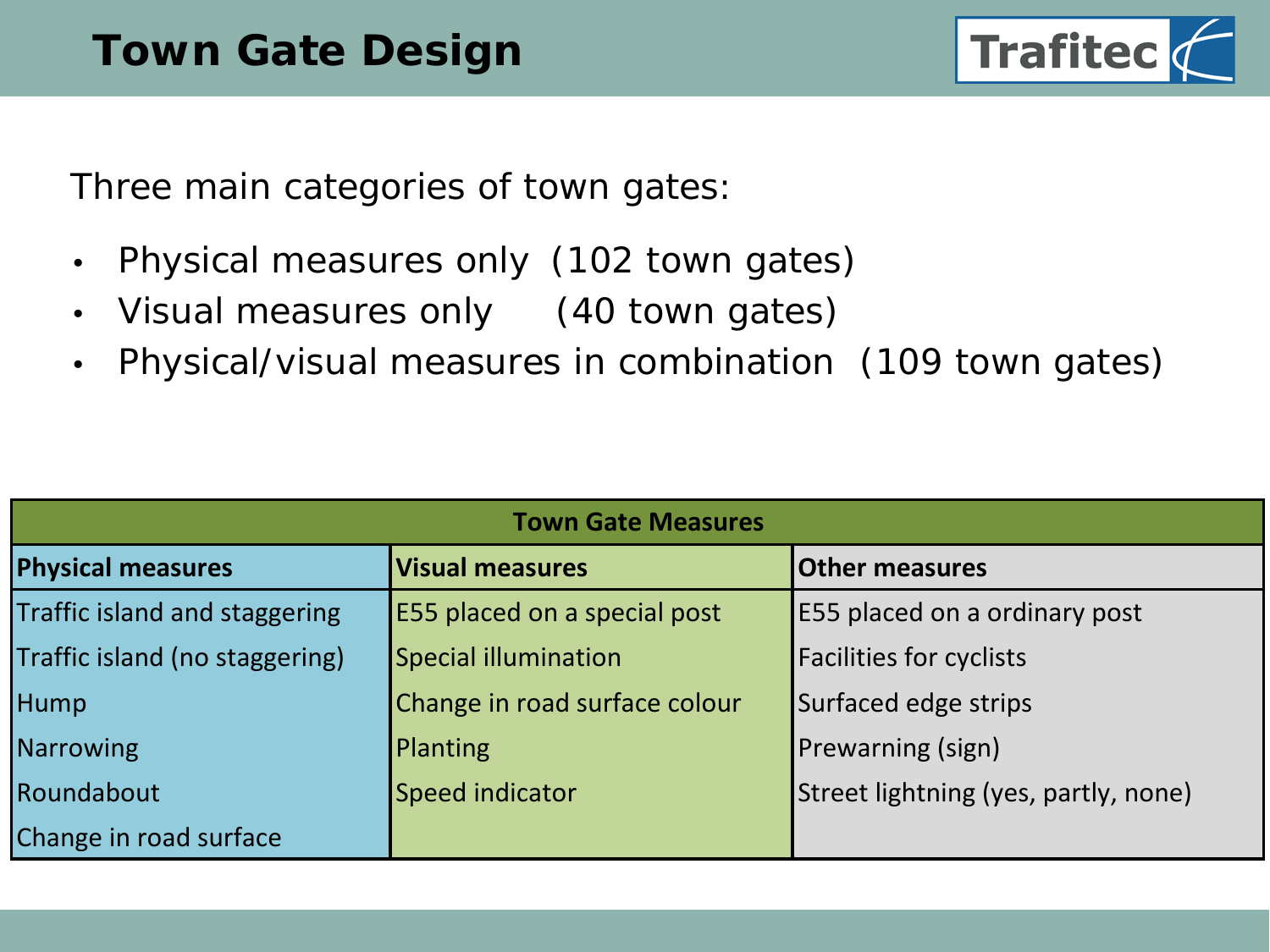## **Town Gate Design**



The *physical town gates* are often characterized by:

- A central traffic island, often with staggering in both driving directions (85%)
- Bicycle facility (94%)
- Illuminated (99%)
- Pre-warning sign of the presence of the gate (77%)

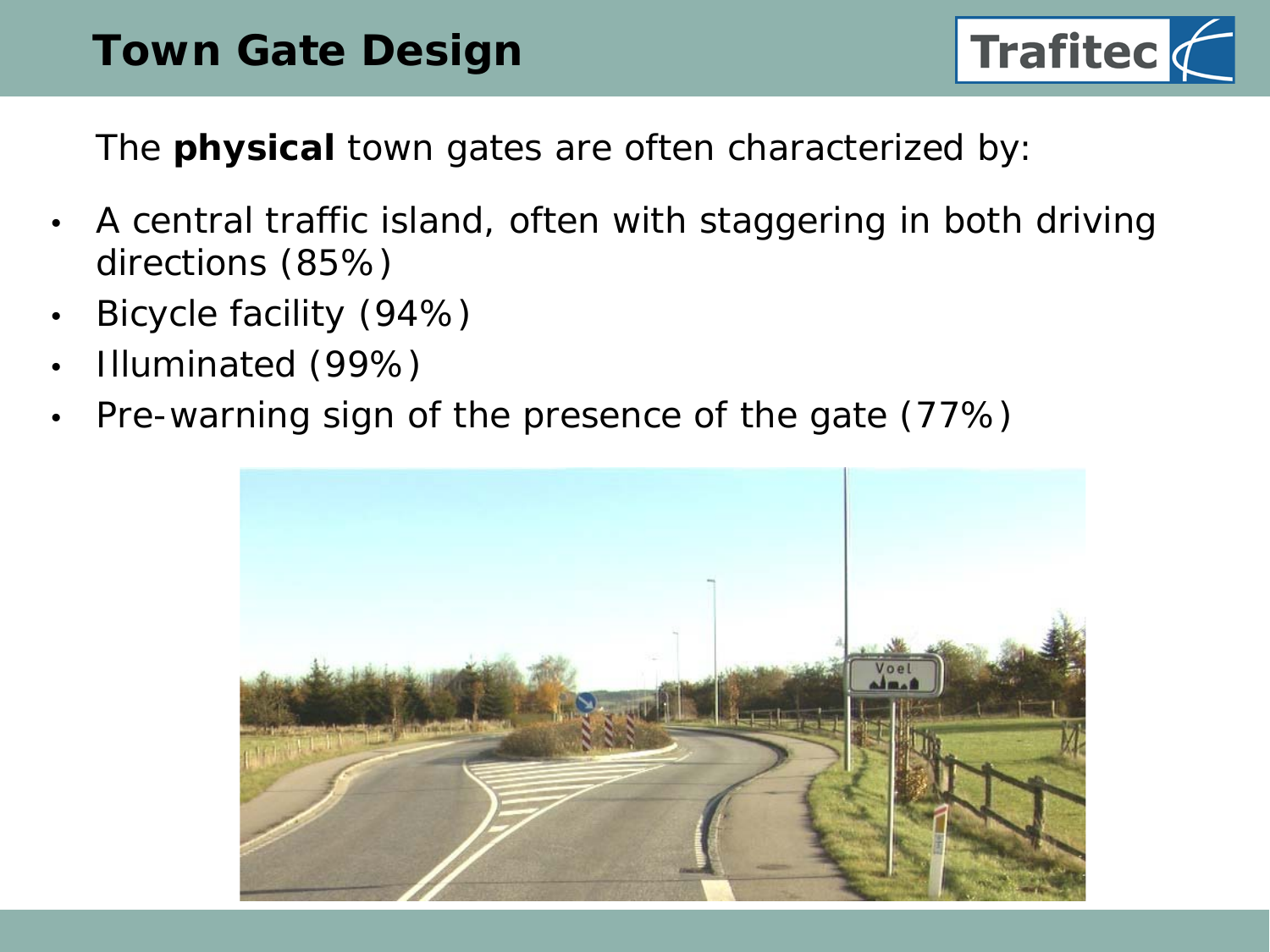## **Town Gate Design**



The *visual town gates* are most frequently characterized by:

- An urban zone sign (E55) placed on a special post or background (73%)
- Special illumination at the urban zone sign (28%)
- Permanent speed indicator display (35%)
- Completely or partly illuminated (73%)

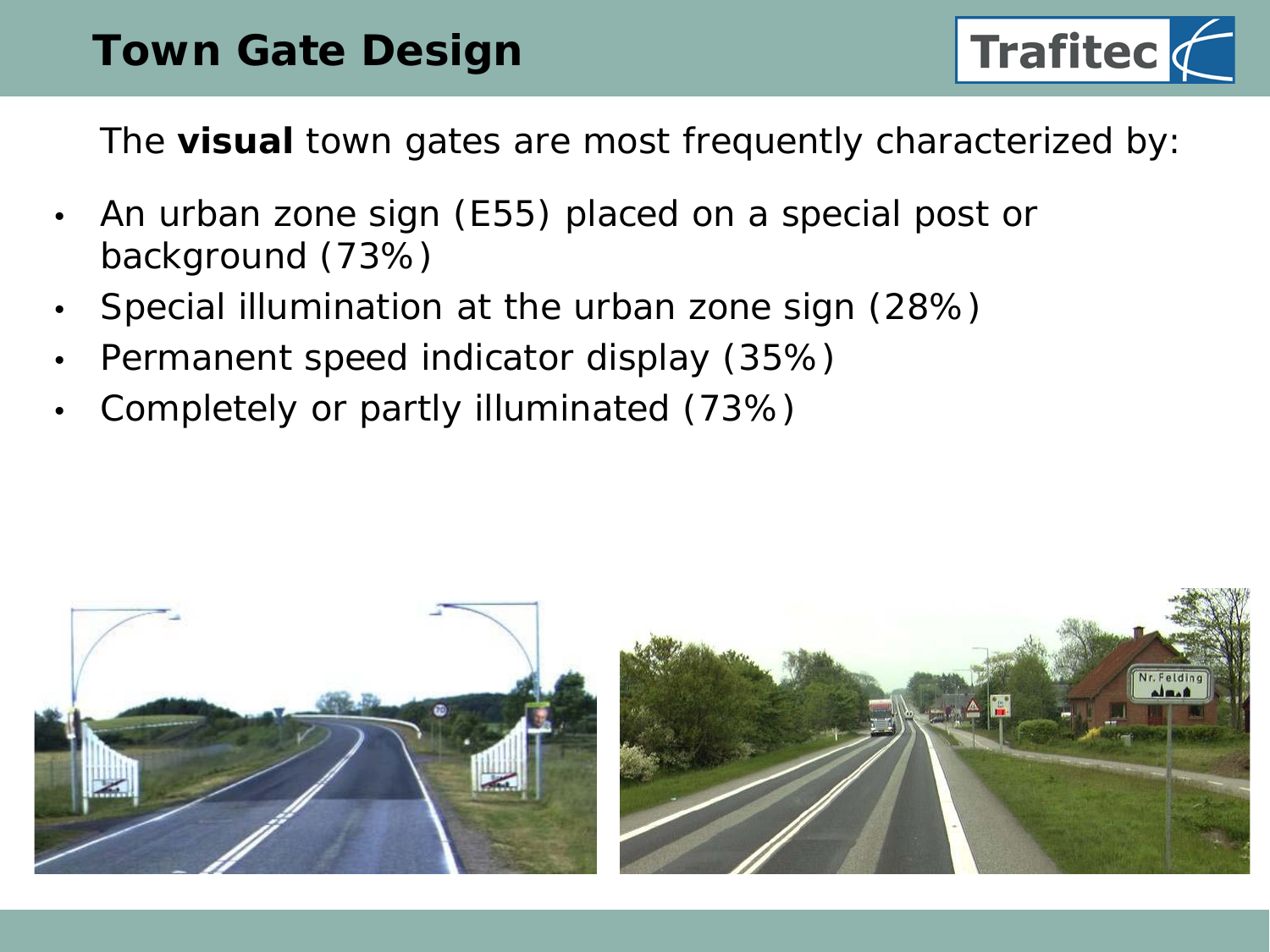# **Town Gate Design**



## The *physical/visual town gates* are often characterized by:

- Urban zone sign on a special post/background (72%)
- Special illumination (39%)
- Either a speed hump (39%) or central traffic island often with staggering in both driving directions (56%)
- Permanent speed indicator display (21%)
- Pre-warning sign of the presence of the gate (56%)
- Illuminated (100%)

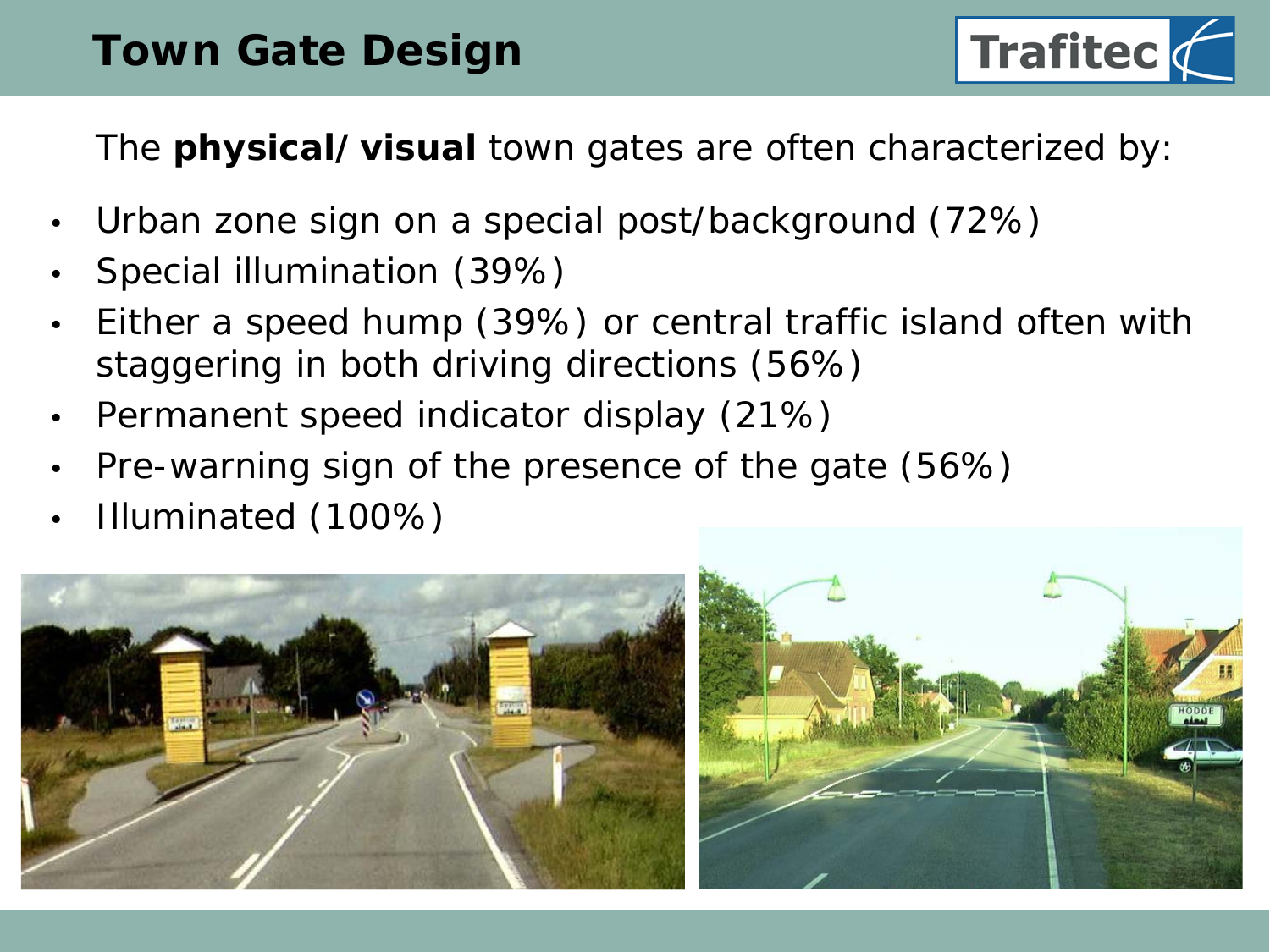

# **251 town gates**

- About 200 accidents (injury+damage only) both before and after construction
- About 125 personal injuries (fatalities+severe+light) both before and after construction
- About 1/3 of the town gates: No recorded accidents both before and after construction
- About 2/3 of the town gates:

No serious injuries (fatalities+ severe) both before and after construction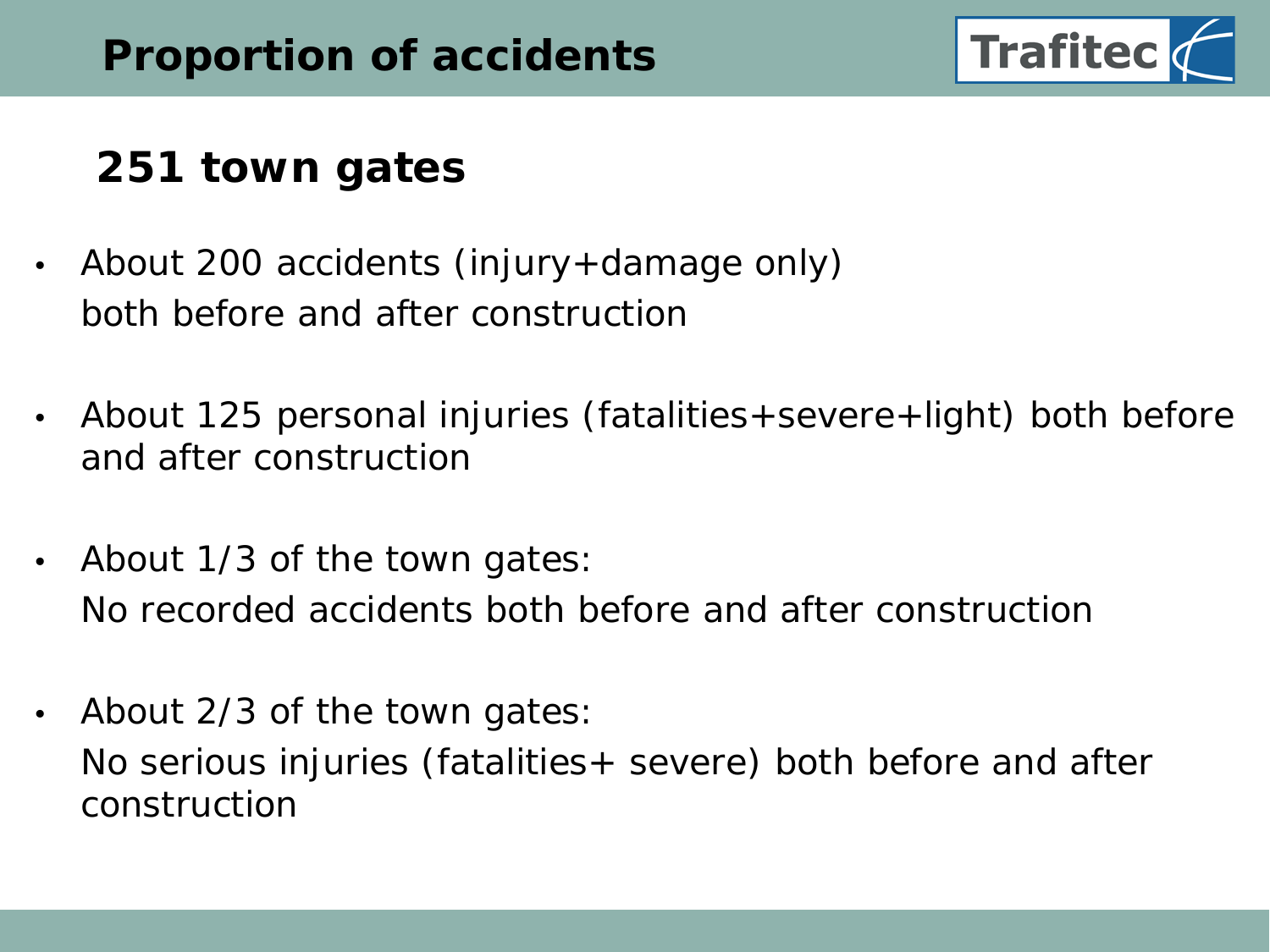## **Results**



**Number of accidents and injuries - expected after and after construction All 251 town gates**

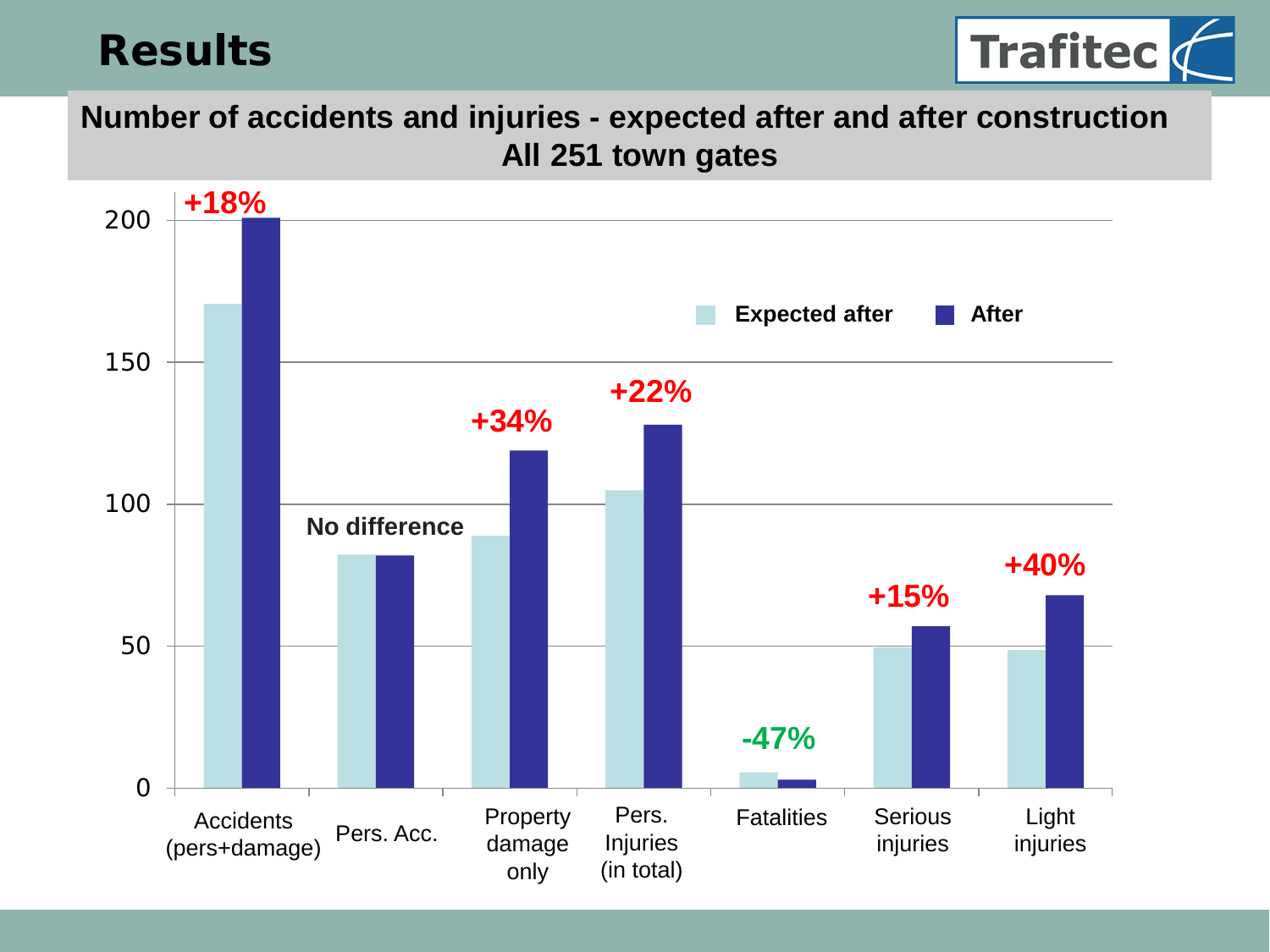## **Which design category is the best?**



| <b>Design Category</b> | Property damage<br>only accidents | Personal injury<br>accidents | Personal injuries |  |  |
|------------------------|-----------------------------------|------------------------------|-------------------|--|--|
| Physical measures      | $68\%$ *                          | 43%                          | $59\%$ *          |  |  |
| <b>Visual measures</b> | $-29\%$                           | $-5\%$                       | 47%               |  |  |
| Physical/Visual        | 36%                               | $-28%$                       | $-15%$            |  |  |

Best safety effect: Driving direction *out* of the urban zone





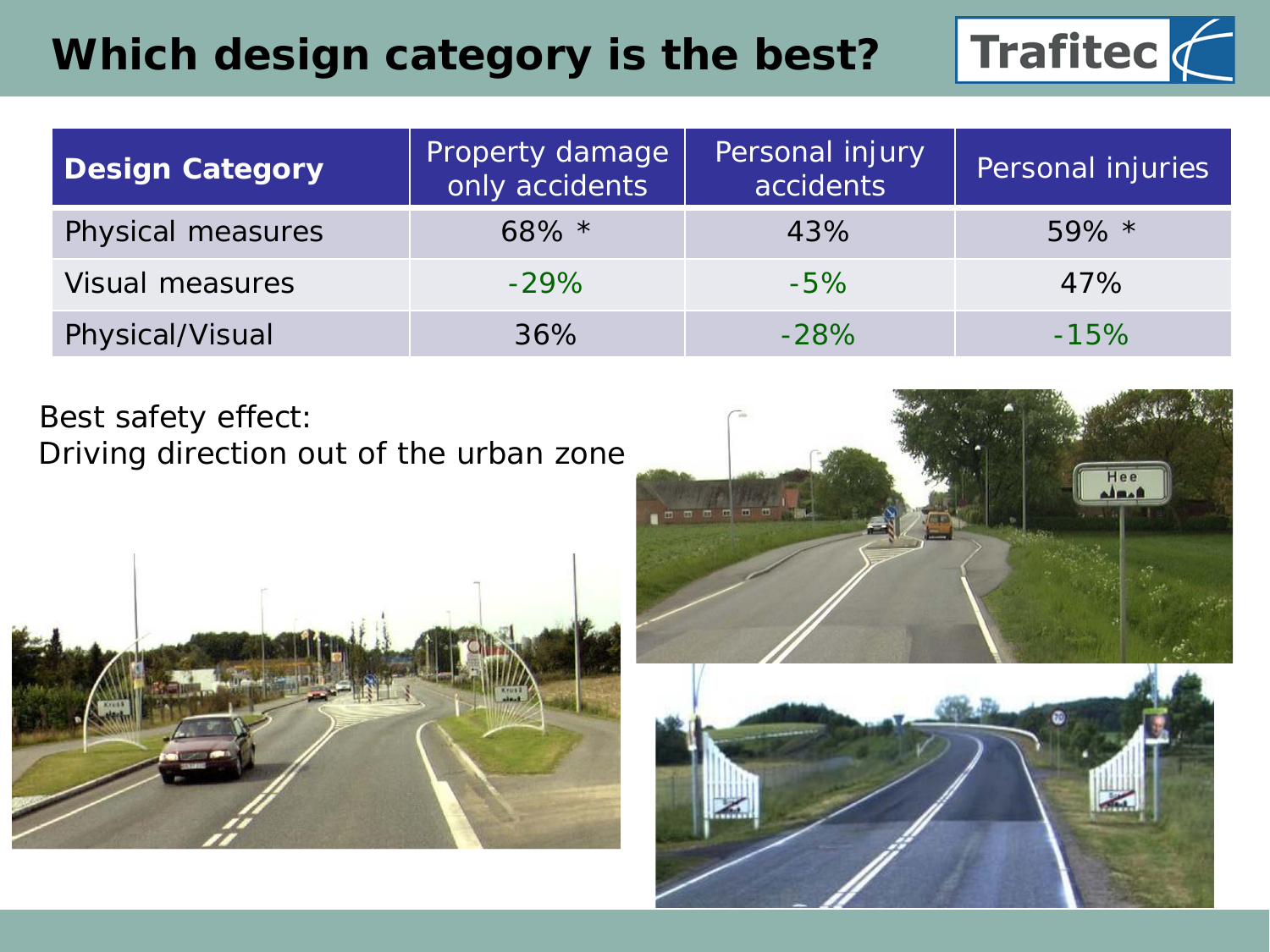

## **Town gates with hump or staggering Which have the best effect?**

#### **Town gates with physical measures**

86 gates with traffic island/staggering, 6 gates with hump:

- Hump: Reduction or no change (insufficient data)
- Traffic island/staggering: Increase

**Town gates with physical/visual measures** 55 gates with traffic island/staggering, 42 gates with hump:

- Hump: Reduction
- Traffic island/staggering: Reduction
- The difference between the effect is not distinct

The combination of physical and visual measures has the most beneficial effect when traffic island forms part of the town gate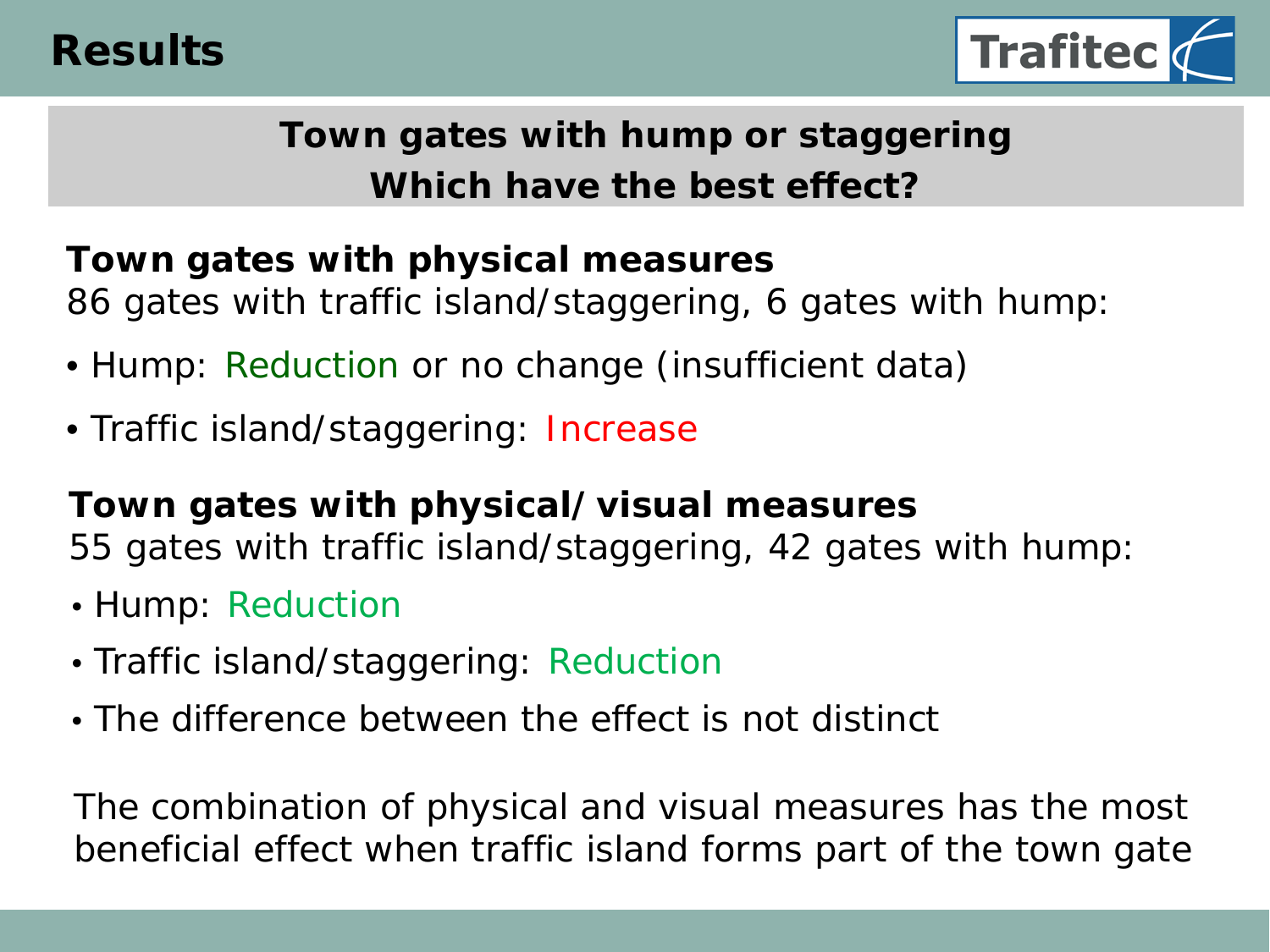

# **Extent and effectiveness of prewarning (sign)**

#### **Town gates with physical/visual measures**

- All most all 'physical' as well as 'physical/visual' town gates with hump have a prewarning sign
- 75% of 'physical' town gates with traffic island/staggering have a prewarning sign
- 35% of 'physical/visual' town gates with traffic island/staggering have a prewarning sign

#### **Effectiveness of prewarning of traffic island/staggering**

Nothing indicate that town gates with traffic island/staggering and a prewarning sign (rural zone -> urban zone) are more effective than those *without* a prewarning sign.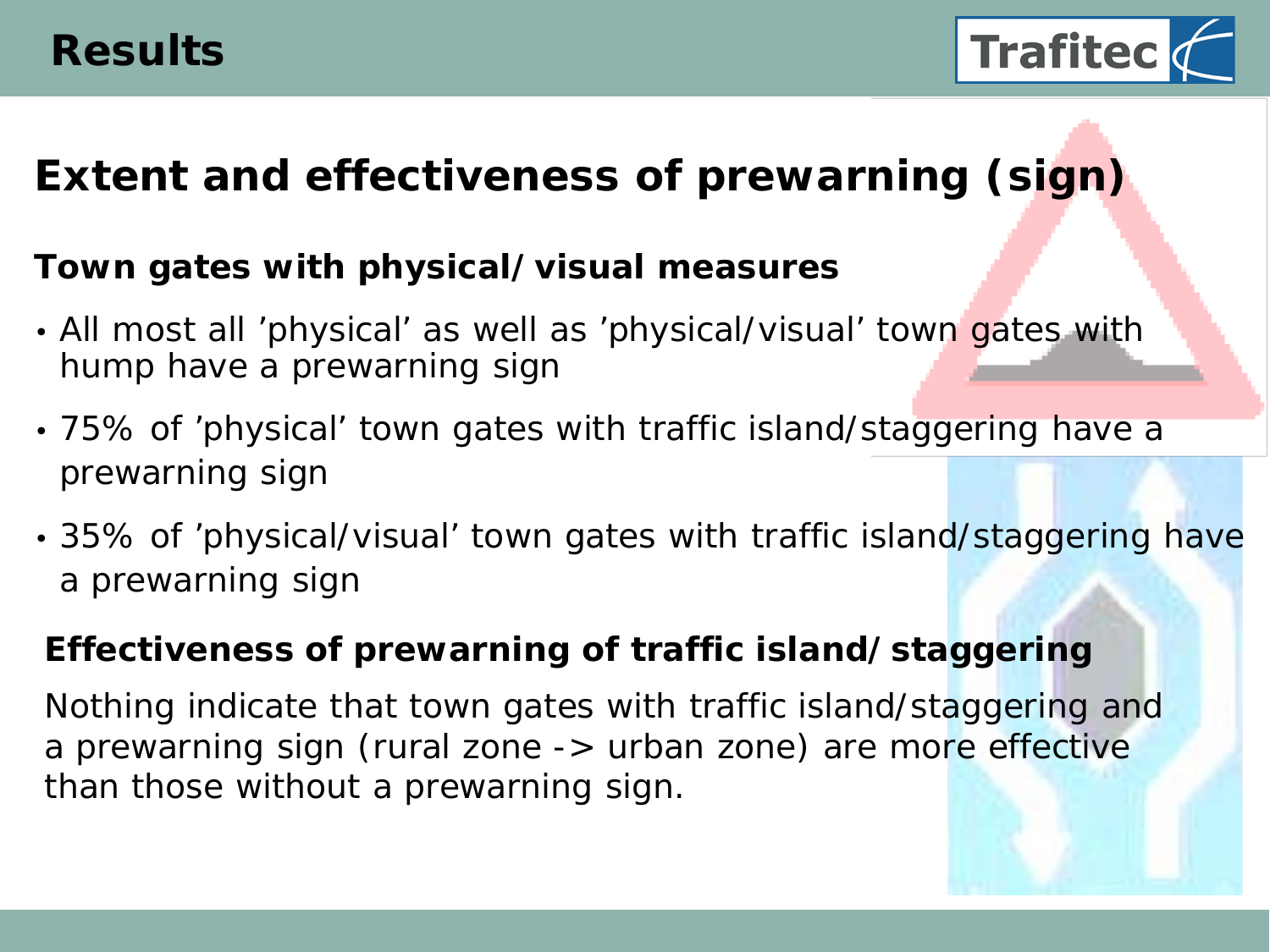

## **Difference in speed limit between rural and urban area**

30 km/h: 218 town gates (80/50 km/h, 60/30 km/h) 20 km/h: 9 town gates (70/50 km/h, 80/60 km/h, 60/40 km/h) 10 km/h: 24 town gates (60/50 km/h)

#### **Town gates with physical or visual measures:**

Town gates with a different in speed limit of less than 30 km/h (10 and 20 km/h) have larger reductions in the number of accidents and injuries compared to town gates with a different in speed limit of 30 km/h.

#### **Town gates with physical/visual measures:**

The difference in speed limit is not quite as conclusively for the effect of the town gate.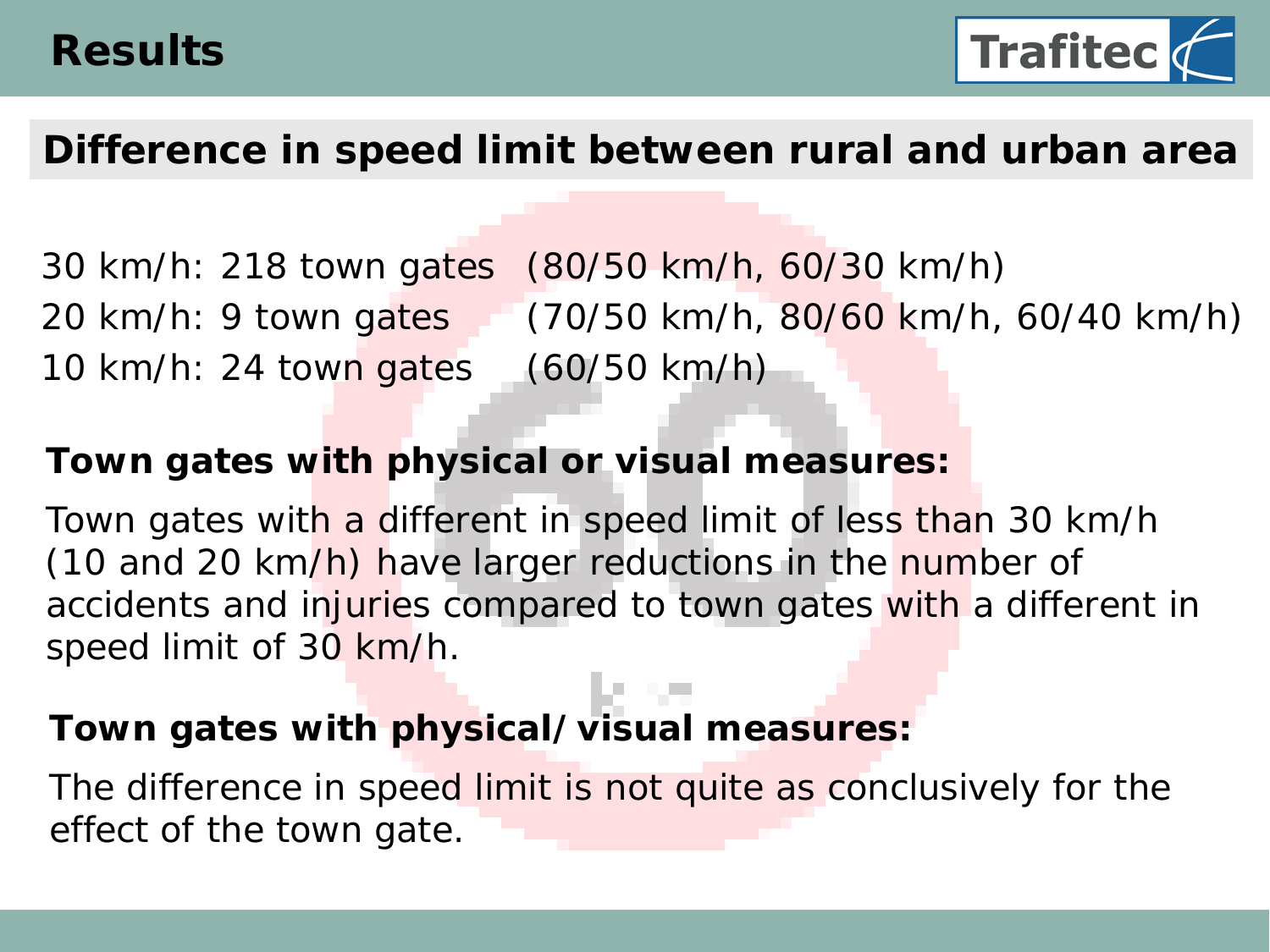

## **Which kind of measures are run into?**

#### **Town gates with physical and physical/visual measures:**

1/3 of both the accidents and the personal injuries in the period after construction are related to collisions with design elements of the town gate (traffic island/kerbstone/E55 on a special post, etc.)

Those accidents are very often:

- Accidents related to driving direction *into* the urban zone and within the urban area
- Accidents related to town gates with a traffic island/staggering
- The speed limit in the rural area immediately before the urban zone was 80 km/h and the difference in speed limit between rural and urban area 30 km/h

When running over kerbstones: Typically bevelled kerbed central islands with a height above 5 cm (excl. bevel)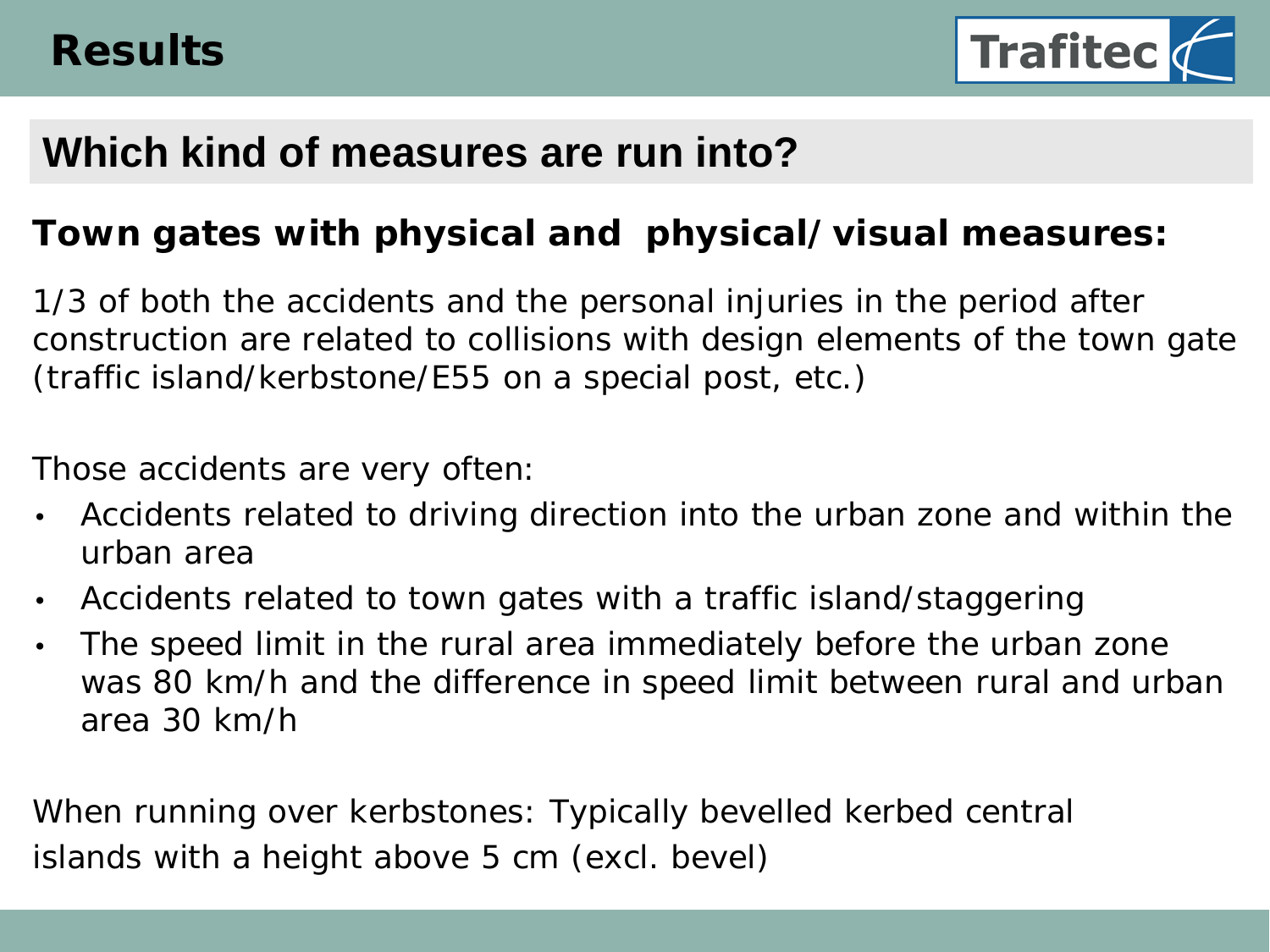### **Departmental order in relation to road humps and other speed reducing measures**

/eidirektoratet

According to the Road Traffic Act the following premises are layed down:

## Chapter 2

### *Premises*

**§ 12.** I relation to new constructions of staggering, kerbstone should be bevelled and the kerbstone should not have a hight of more than 5 cm (excluding the bevel)

**§ 2.** Staggerings are physical measures which affect the vehicle driver of an acceleration from the side with the purpose of reducing the drivers speed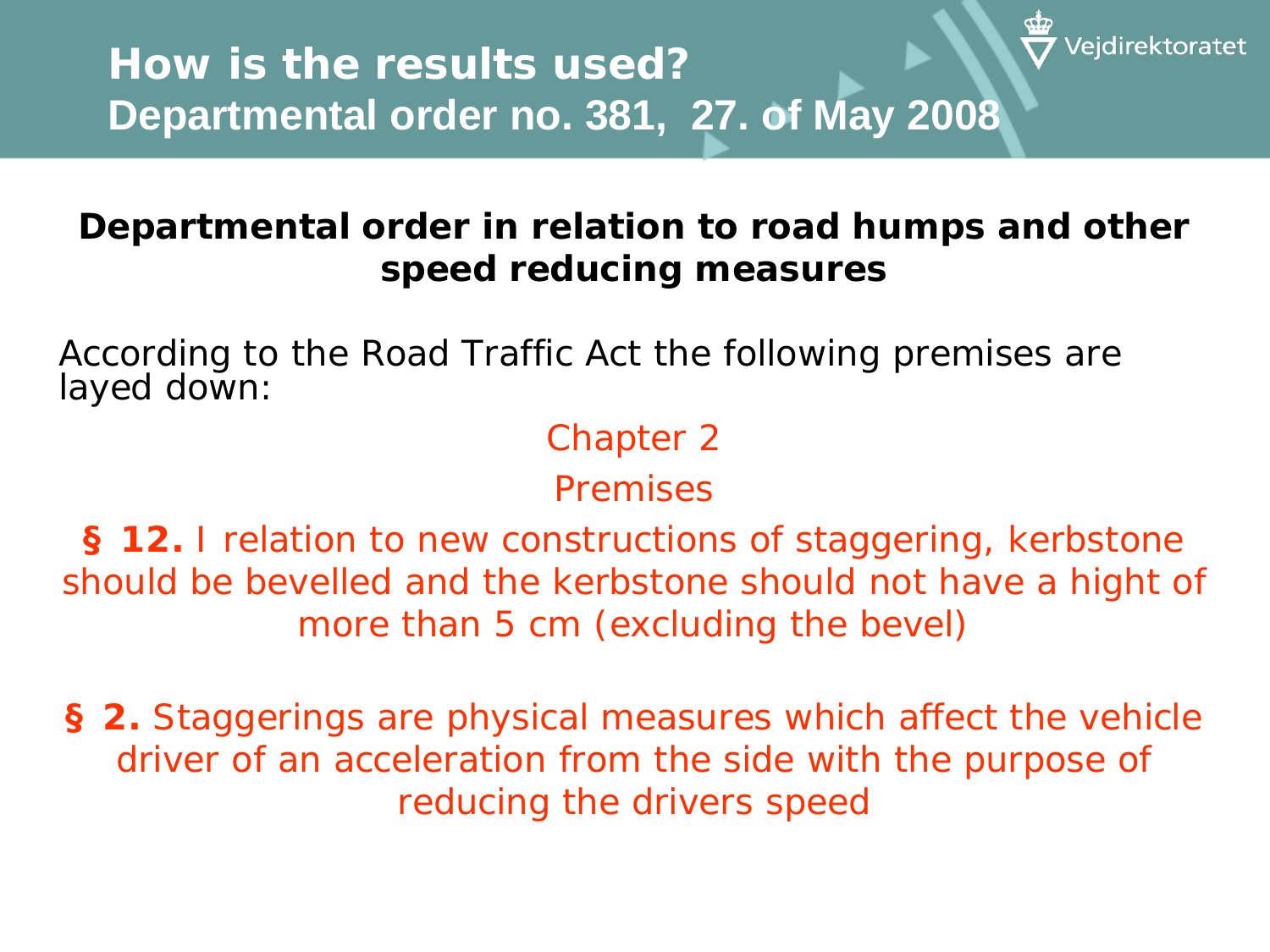# **Hump**



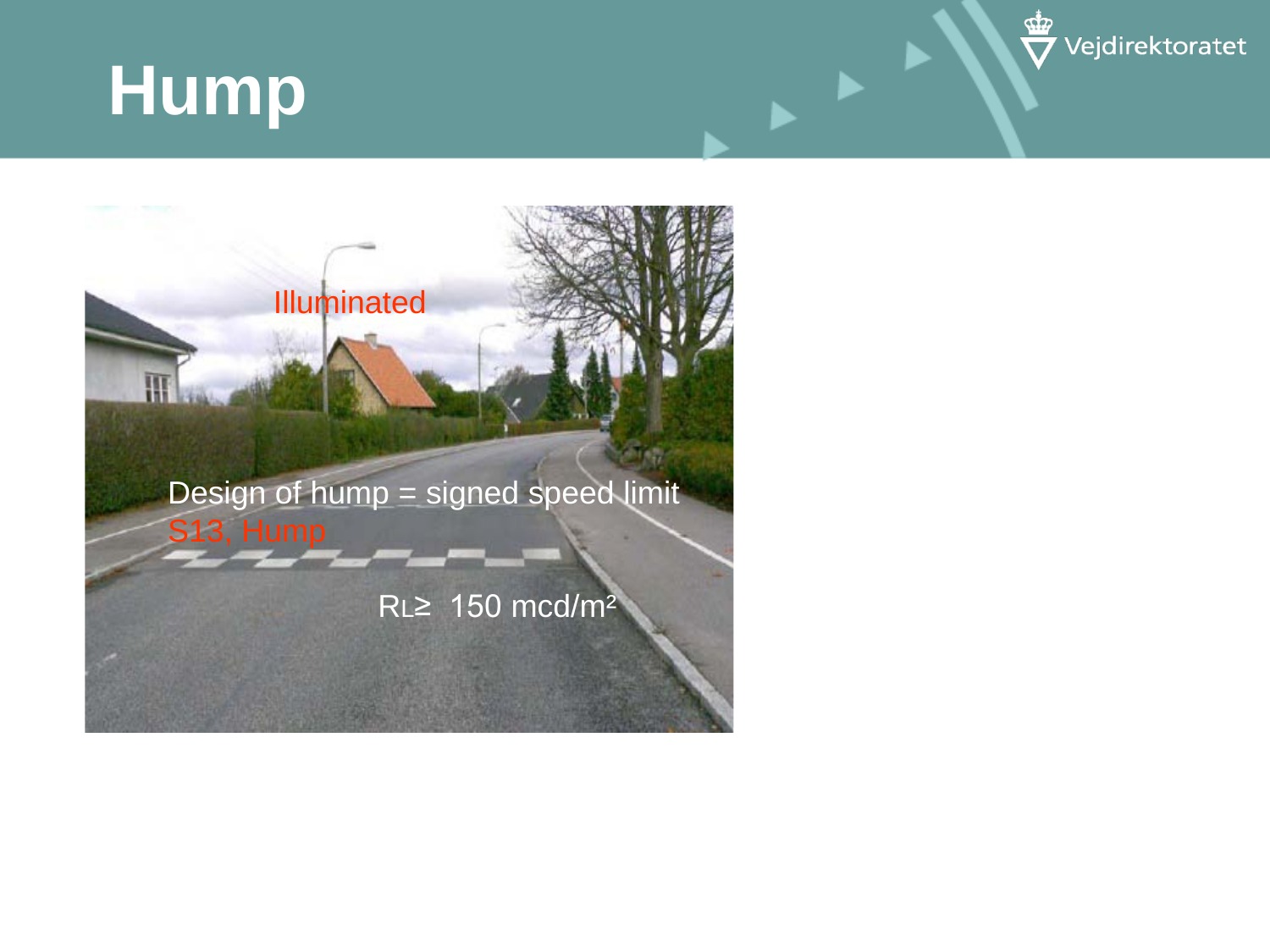

# **Staggering**

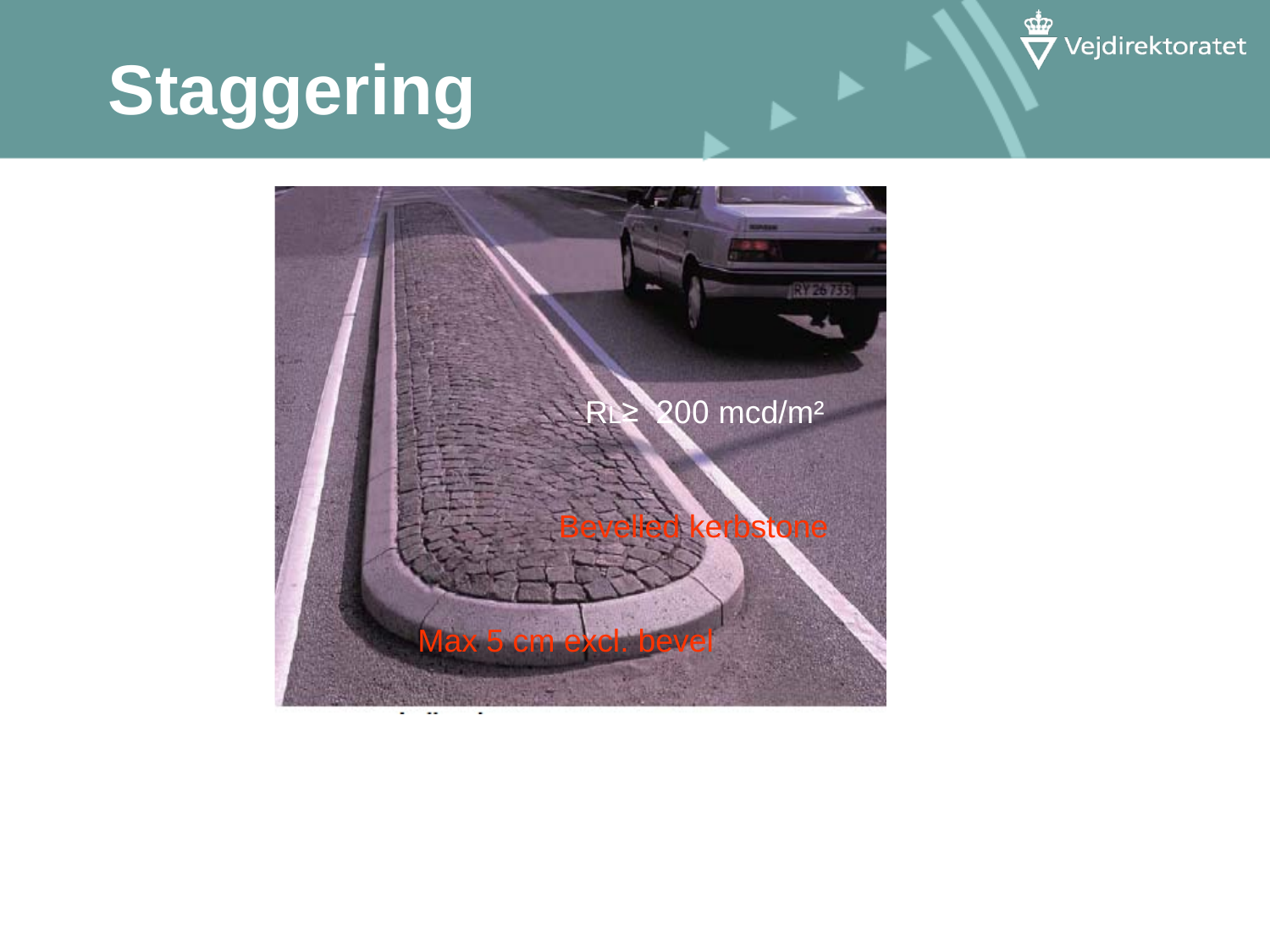# **Planting**





#### Collision friendly planting

Edge of carriageway marking is lead on the outside of the

kerbstone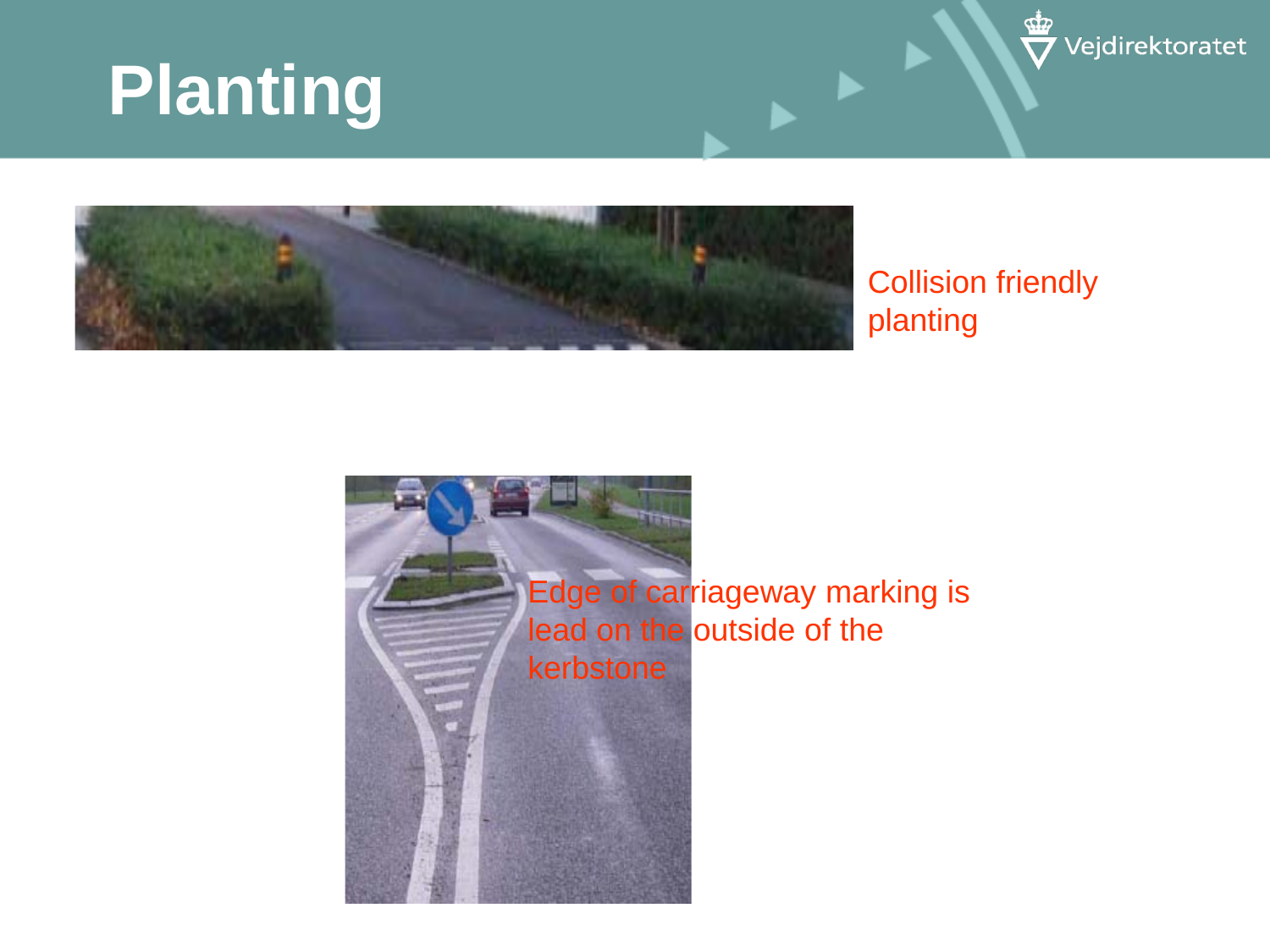



### Information about speed should be located at least 150 metres before the staggering

| C <sub>55</sub> | Lokal hastighedsbegrænsning |                |                   |                |  |  |  |  |  |
|-----------------|-----------------------------|----------------|-------------------|----------------|--|--|--|--|--|
|                 | H:<br>M:<br>ML:             | 70<br>50<br>50 | III:<br>II:<br>ŀ. | 90<br>90<br>70 |  |  |  |  |  |

| E 39 | <b>Anbefalet hastighed</b> |  |                   |    |  |  |  |
|------|----------------------------|--|-------------------|----|--|--|--|
|      | H:<br>M:<br>œ<br>ML:       |  | III:<br>II:<br>I: | 70 |  |  |  |

 $\mathbf{r}$ 

| E 53 | Område med fartdæmpning |                      |                  |                      |  | E 55              |                 | Tættere bebygget område     |             |                |  |
|------|-------------------------|----------------------|------------------|----------------------|--|-------------------|-----------------|-----------------------------|-------------|----------------|--|
| Zone | H:<br>M:<br>L:<br>ML:   | 60<br>50<br>50<br>30 | III:<br>II:<br>Е | ----<br>----<br>---- |  | Lyngby<br>المتلاف | H:<br>M:<br>ML: | ----<br>---<br>----<br>---- | III:<br>II: | 60<br>60<br>60 |  |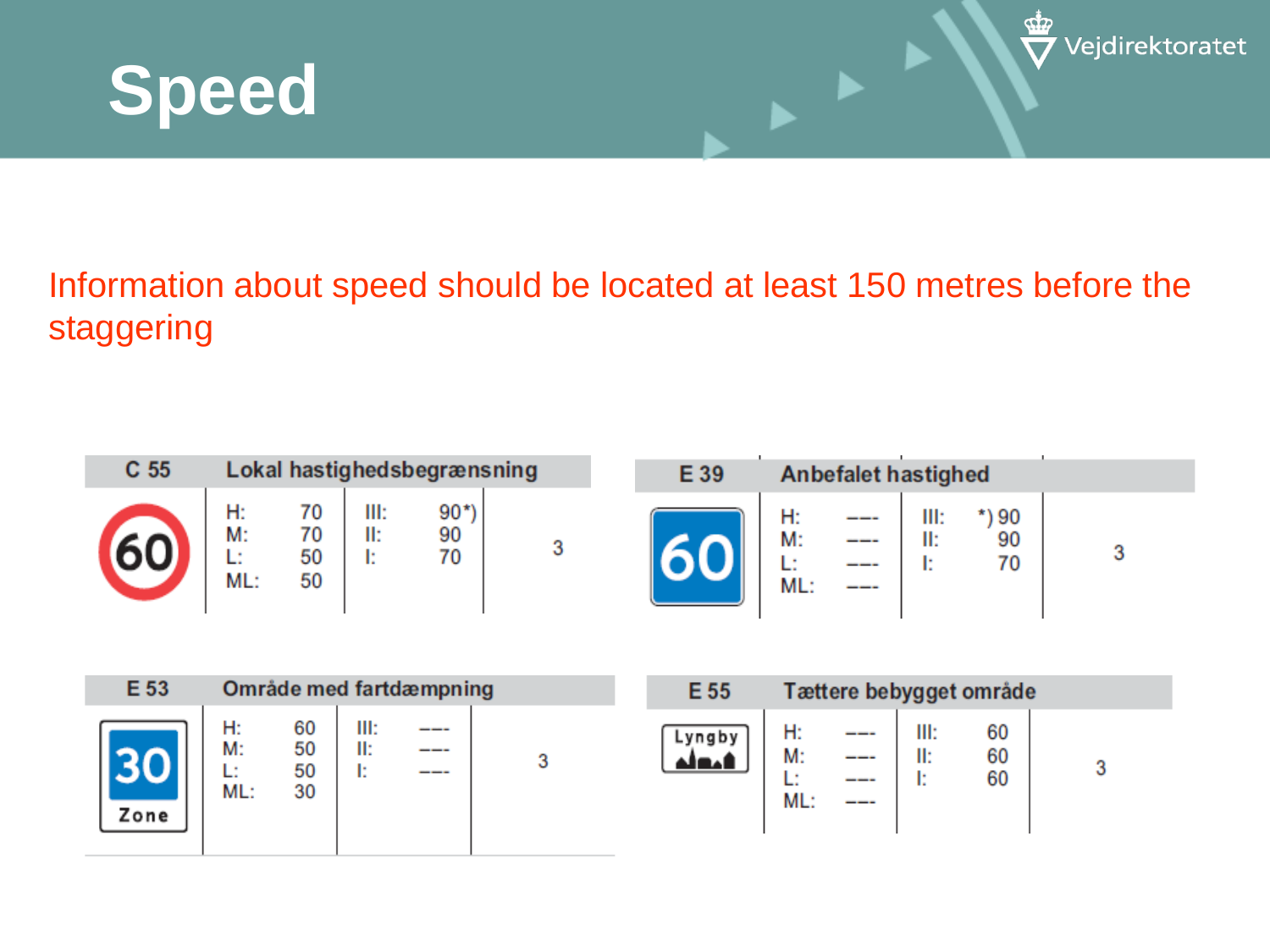